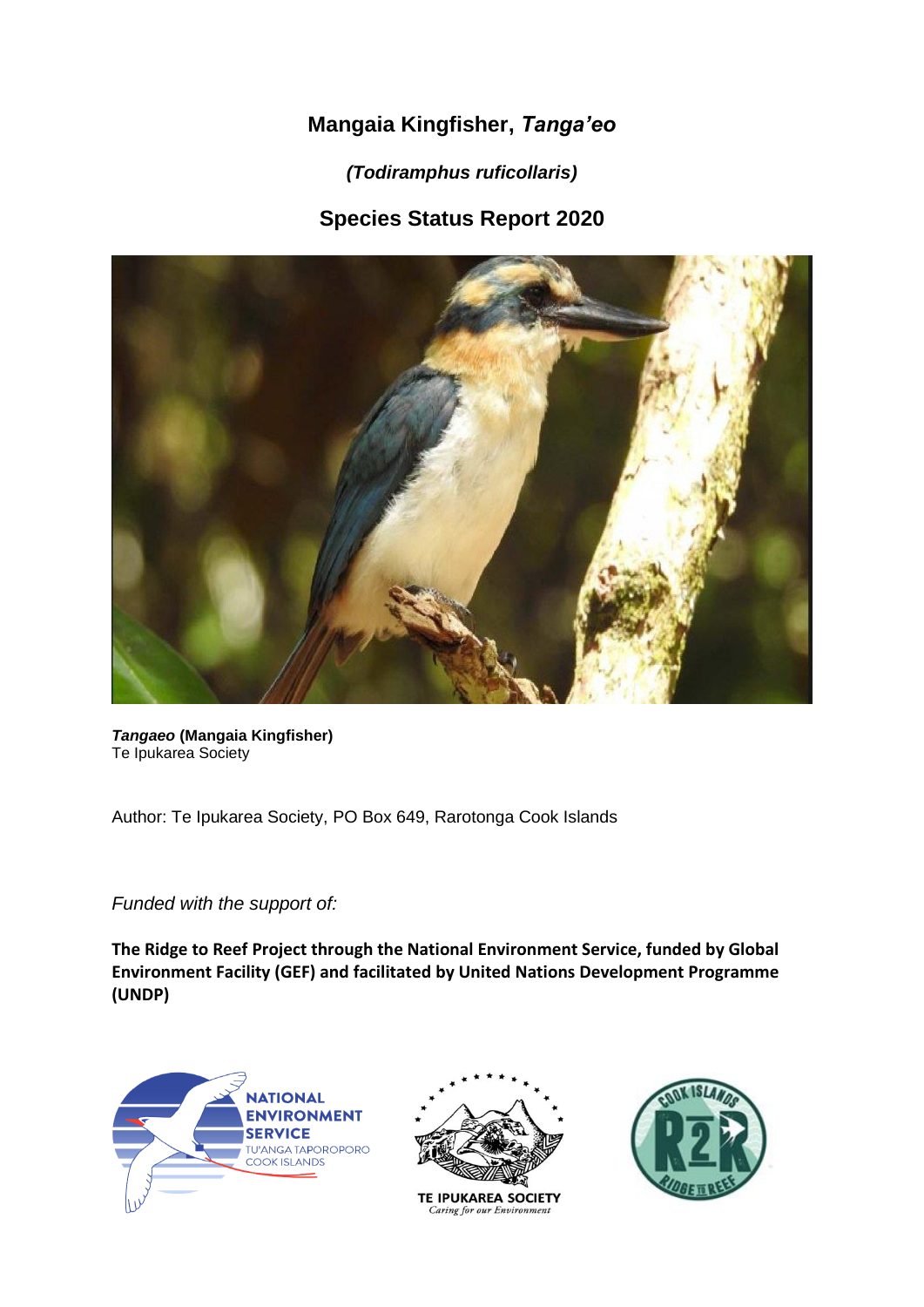### **Summary**

The Mangaia Kingfisher, known locally as *Tanga'eo,* is one of the eight threatened land bird species identified within the Cook Islands Key Biodiversity Areas and Important Bird Area assessment made in 2012 (Evans, 2012). Consequently, it was included in the project design of the Ridge to Reef project (R2R) as one of four terrestrial priority species for conservation activities (UNDP Project document, undated).

*Tanga'eo* baseline population data identified at the start of the R2R project (2015) was estimated around 1000 individuals. Since 2015, R2R funding has contributed to projects that have supported the activities of a recently formed Site Support Group (included in the Mangaian Forest Ecosystem Restoration Plan) to assess threats towards the species (including nest damage from Myna birds (*Acridotheres tristis*), habitat degradation from the spread of invasive plants species, and habitat destruction from the spread of agriculture) as well as developing a strategic plan to address those threats. R2R target goals for the *Tanga'eo* consisted of 'no net decline in population' numbers by the end of the project period, initially planned for 2019 but later extended to 2021.

Remarkably, most recent population surveys completed in 2019 found *Tanga'eo* population numbers were recorded at 4,106, a 400% increase over previous estimates over a four-year period (Thacker 2019). This indicates that there has been no net decline in species population by the end of the project period (2020), therefore fulfilling the project targets.

#### **The Mangaia Kingfisher Background**

The Mangaia Kingfisher (*Todiramphus ruficollaris*) locally known as the *Tanga'eo* is endemic to the island of Mangaia in the Cook Islands. The maori name for the bird, *Tanga'eo*, emulates the sound of its call. It is considered a symbolic bird to the people of Mangaia. It is listed on the IUCN Red List of Species as vulnerable, based on the fact small population and is confined to just one island, where, although it is subject to a variety of threats, its population appears to be stable (Birdlife International, 2016).

The *Tanga'eo* is closely related to the chattering kingfisher (*Todiramphus tutusa*) locally named *Ngotare*, of Atiu and Mauke. The *Ngotare* differs in colour by having a white neck and throat, compared to the *Tanga'eo* which distinguishes itself with an orange neck (McCormack et al 2008).

Adult *Tanga'eo* occupy territories which span 50-100m in length. Nests comprise of holes approximately 45mm in diameter that are dug into decaying Coconut, Barringtonia, Albizia and Hernandia trees, usually at 2-15m in elevation. Breeding typically starts in November, with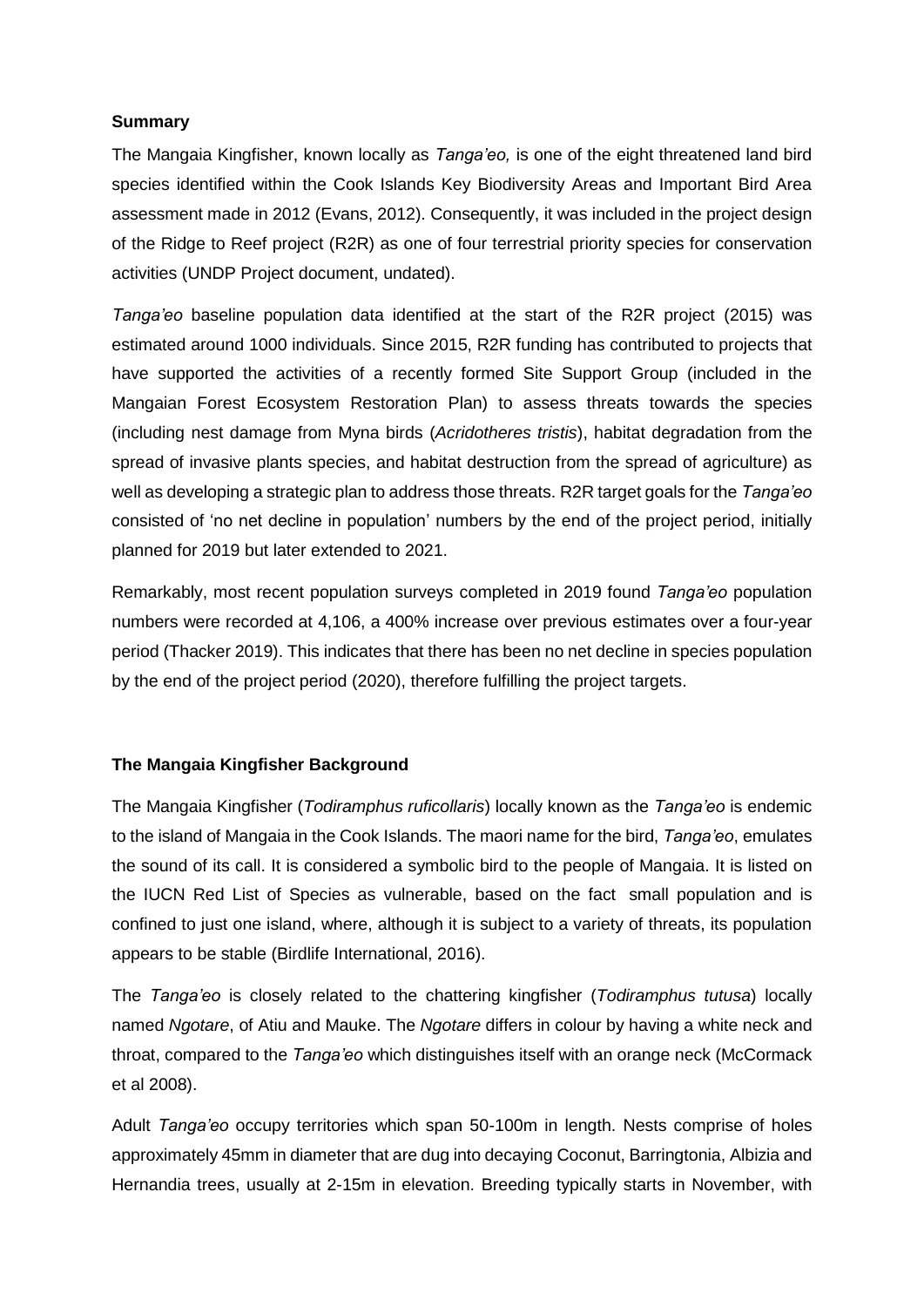parents sharing the responsibility of incubation for three weeks. This is followed by the feeding of chicks for around five weeks (McCormack et al 2008).

### **Population history and distribution**

The earliest known population records for the *Tanga'eo* dates back to 1973 where Holyoak estimated numbers varied from 100 to 1000 (Holyoak 1980). Just over 10 years later, Steadman (1985) recorded between 100 to 300 birds in March/April 1984, and less than 200 six years later (Steadman & Kirch 1990).

Surveys conducted by Rowe & Empson in 1992, estimated the *Tanga'eo* population was between 250 and 450, with at least 60 % of the population being in either pairs or trios (Rowe & Empson, 1996). Having identified that more than half the population was potentially existing as breeding pairs, it was suggested that the population at this point in time had the potential to maintain itself (Rowe & Empson 1996). This statement was verified by Baker et al (1996) who confirmed an increase in population numbers four years later, with around 390-760 individuals being recorded. Between 1996 and 2015, very few research surveys on *Tanga'eo* numbers had been conducted. For R2R project document purposes, *Tanga'eo* numbers were recorded at 1000 in 2015 (UNDP, undated).

The low number of *Tanga'eo* identified in the latter half of the 20<sup>th</sup> century by Steadman (1985) and Steadman & Kirch (1990) was attributed by local Mangaians to the Common Myna bird (*Acridotheres tristis)* that was introduced in the 1950s to help control the coconut stick insect outbreak. These birds were found to be harassing *Tanga'eo* nests and causing nest failure (McCormack et al 2008). Additional causes of the perceived decline were also believed to be related to forest fragmentation and habitat loss caused by the browsing of goats and clearing of land for agriculture and new infrastructure (Rowe & Empson 1996).

Population densities as early as 1992 indicated higher densities were observed in small Barringtonia (*Utu*) forests, and the extensive 'Indigenous Mixed Forest' on the Makatea (Rowe & Empson 1996). Low densities were identified in the extensive 'Secondary Forest' lower inland areas (Rowe & Empson 1996). The patchy *Utu* forest was further found to provide an important refuge for the *Tanga'eo* as these dark forests were not favoured by Mynas (McCormack et al 2008). The lower inland areas where *Tanga'eo* numbers were at their lowest were found to be correlated with increased competition with the Mynas, which also occupied this particular area (McCormack et al 2008). Recently there are anecdotal reports of the species now being seen in residential areas (pers. comms Tuara 2020).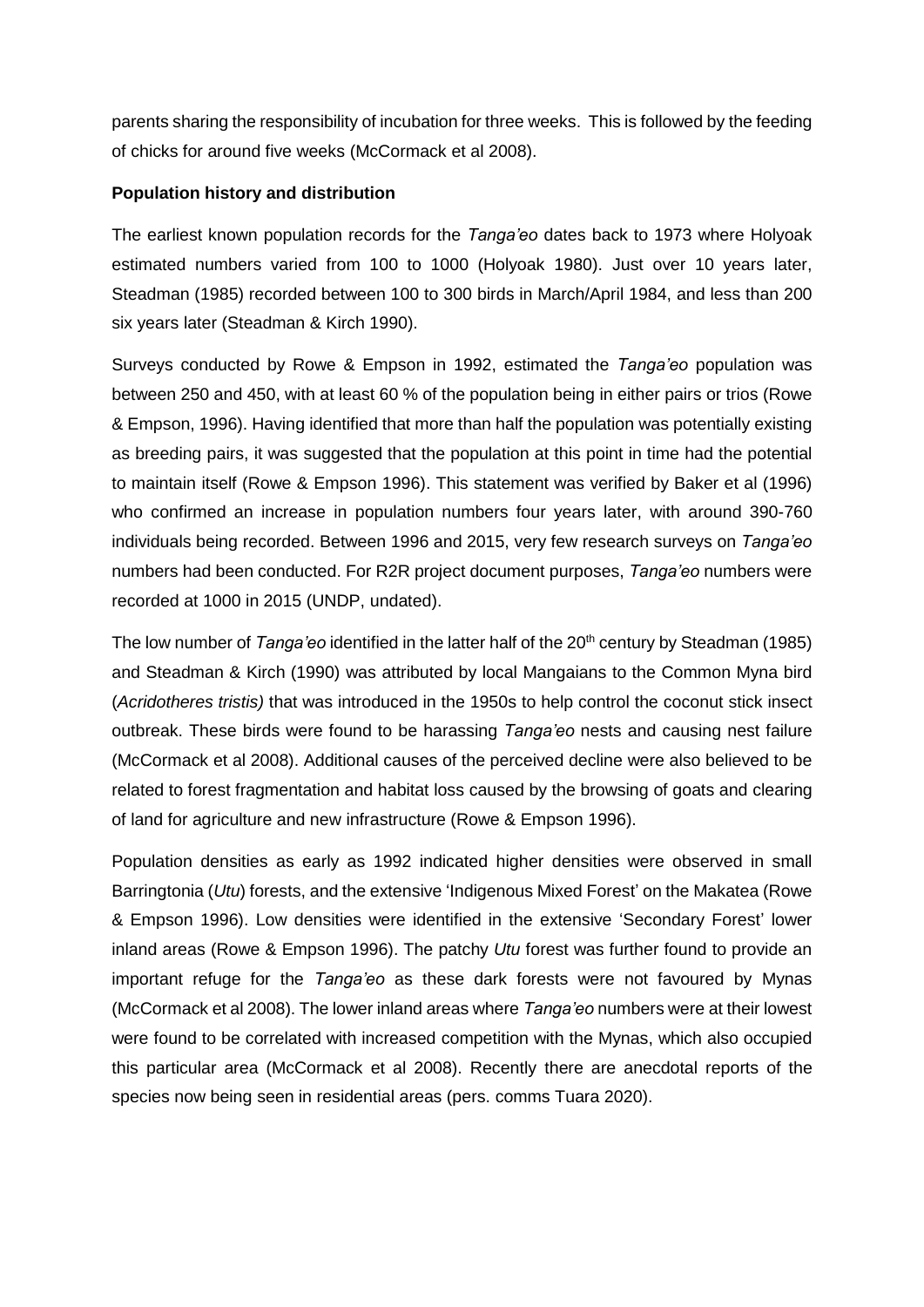#### **Current population**

The most recent population survey undertaken by Otago University Masters student Tom Thacker between December 2018 and February 2019 suggests there has been an increase in *Tanga'eo* numbers across Mangaia since the 1996 survey by Baker. Distance sampling was undertaken using line transect surveys across six different habitat types on Mangaia (Barringtonia Forest, Coastal Scrubland, Plantation Forest, Primary Forest, Secondary Forest and the Village area).

Thacker's 2019 survey estimated a total of 4,106 individuals compared to an estimated 576 individuals (393-764) from Bakers 1996 surveys. Though Thacker's study sought to replicate Baker methodology, it did vary in a number of ways which may have led to the higher population estimates (Thacker 2019). For example, distribution surveys carried out by Thacker included transects undertaken in habitats not previously surveyed. These included the central volcanic hills and along the coastal scrublands.

Thacker found that the Primary and Secondary forest habitats had the highest densities of Tanga'eo (0.72 and 1.65 ha<sup>-1</sup> respectively), for all the habitats sampled with total *Tanga'eo* abundance estimates of 941 and 2102 respectively. Contrary to Rowe and Empson findings in 1996, it was the secondary forest which had the greatest density of *Tanga'eo* (Thacker 2019). The secondary forest was comprised of Albizia trees (*Falcataria moluccana*), an introduced species that is now frequently used by nesting *Tanga'eo*. Baker et al (1996) also initially identified the Primary and Secondary forest as being favoured habitats for the *Tanga'eo* in 1996, but at much lower densities (335 and 218 individuals respectively) than Thacker. Relatively high densities were also recorded in the Barringtonia forests, but because these habitats are less common, only 209 individuals were estimated (Thacker 2019). This compares to Baker's 1996 results of 23 individuals in the Barringtonia forest. The plantation forest, which covered the majority of the centre of the island, contributed 821 individuals (Thacker 2019). These large numbers recorded were related to the size of the habitat surveyed (roughly 1,231 ha). Thacker's 2019 survey recorded lower estimates in the Villages (33) and no records of the *Tanga'eo* in the Coastal Scrubland of the southeast side of the island. Baker 1996 surveys found no *Tanga'eo* in the Village area, suggesting that no *Tanga'eo* occupied this habitat 23 years ago.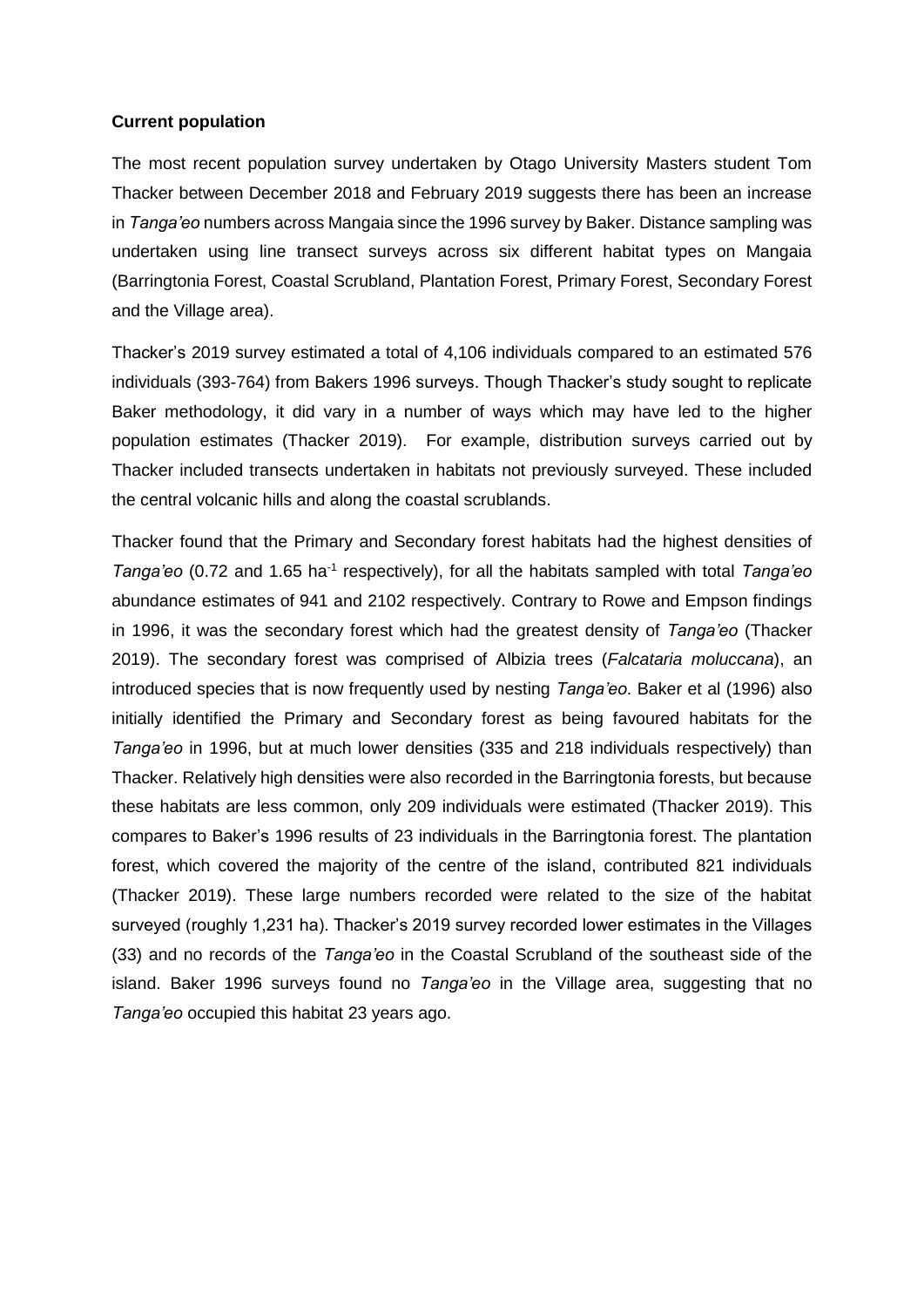Table 1: Density and Abundance estimates for the *Tanga'eo* across six habitat types. (CV) represents the Coefficient of Variation for each habitat (Thacker 2019).

| <b>Habitat Type</b>                | Area<br>(ha) | Density (ha<br>$\mathbf{1}$ | <b>Range (95%</b><br>CI | $c_{V}$ | <b>Abundance</b> | <b>Range (95%</b><br>CI |
|------------------------------------|--------------|-----------------------------|-------------------------|---------|------------------|-------------------------|
| <b>Barringtonia Forest</b>         | 300.6        | 0.7                         | $0.31 - 1.58$           | 0.399   | 209              | $92 - 474$              |
| Coastal Scrubland                  | 371.7        | $\overline{\phantom{a}}$    | ۰                       | ٠       | 0                | $\Omega$                |
| <b>Plantation Forest</b>           | 1230.8       | 0.67                        | $0.42 - 1.06$           | 0.229   | 821              | 514 - 1309              |
| <b>Primary Forest</b>              | 1309.2       | 0.72                        | $0.35 - 1.48$           | 0.359   | 941              | 458 - 1934              |
| <b>Secondary Forest</b>            | 1270         | 1.65                        | $1.19 - 2.30$           | 0.161   | 2102             | 1513 - 2918             |
| Village                            | 281.5        | 0.12                        | $0.06 - 0.23$           | 0.331   | 33               | $17 - 66$               |
| <b>Total (Pooled</b><br>estimates) | 4763.8       | $\blacksquare$              |                         | 0.127   | 4106             | 3191 - 5283             |



Figure 1: Density distribution of the *Tanga'eo* across Mangaia (Thacker 2019).

While it was previously thought that low density *Tanga'eo* numbers could be attributed to competition by the introduced Common Myna, Thacker (2019) found from the most recent breeding season that the Myna posed no threat to the viability of the *Tanga'eo* population.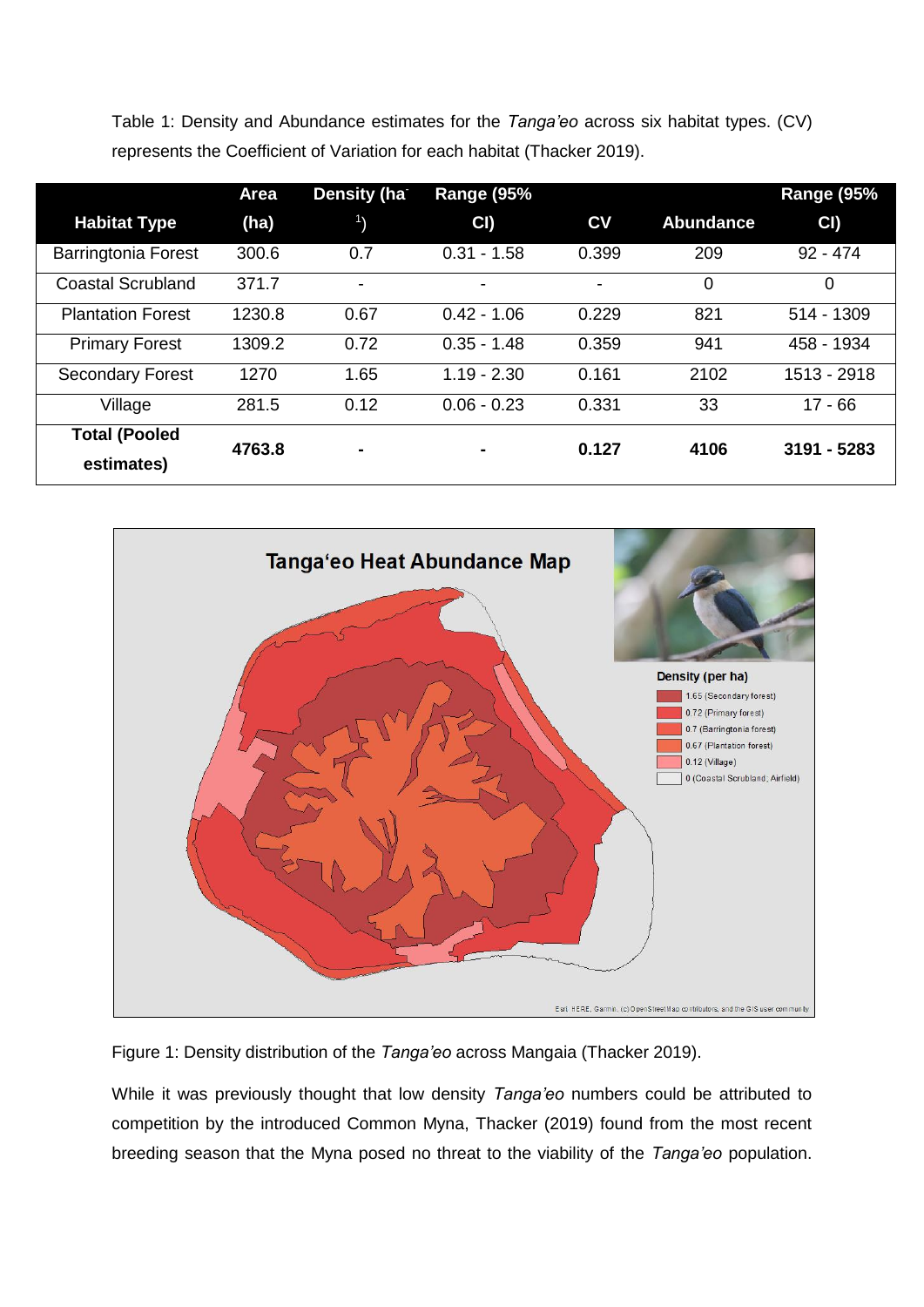Thacker (2019) summarised that the previous low-density numbers were associated with the loss of habitat cause during the pineapple industry in the early 1960s.

### **Conservation status and management**

A management plan to help preserve the *Tanga'eo* population was agreed by the island council and the aronga mana in 2014. As a result, the entire island was designated as a sanctuary for the *Tanga'eo* in 2014 through traditional management (Thacker 2019). No regulations or written agreements however were adopted, as it was agreed *Tanga'eo* numbers were stable and did not require any particular form of official management protocols, apart from being vigilant in regard to any future threats (T. Nooroa pers. comm. 2016).

A management plan in the form of an online documentary was developed in 2016 by Te Ipukarea Society with funding by the JENSEN Charity Foundation. Key recommendations from the Management plan include:

- 1) Ensuring household rubbish is kept out of the forest
- 2) Preventing deforestation, particularly those trees favoured for nesting by the *Tanga'eo*: Albizia (*Falcataria moluccana)*, Barringtonia (*Barringtonia asiatica)* and South Seas Schleinitzia (*Schleinitzia insularum)*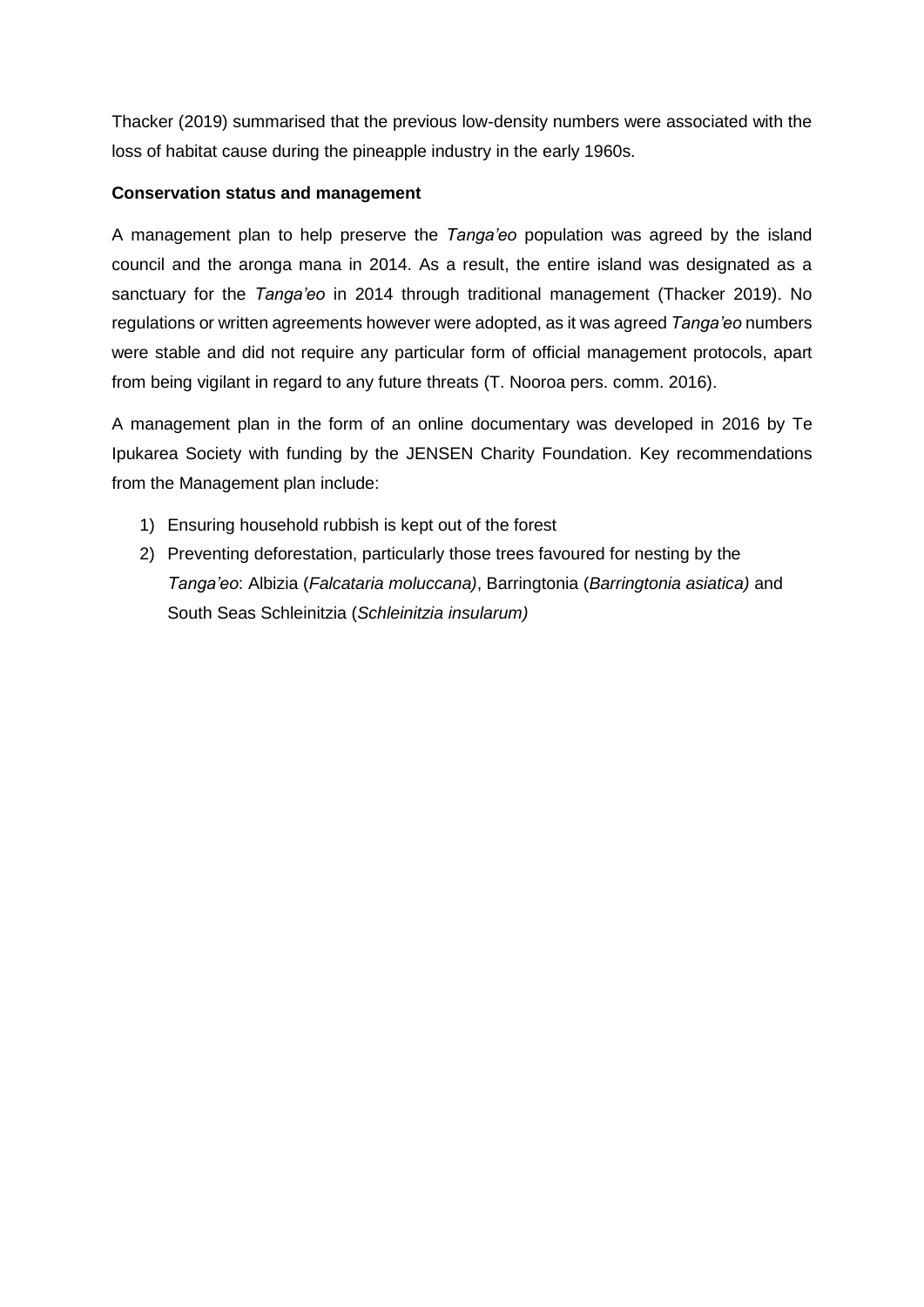## **Conclusion**

For many years it was believed that the introduction of the Common Myna as a form of biocontrol contributed to the decline in *Tanga'eo* numbers, based on the surveys between1984 and 1990 that cited as few as 100 and 300 individuals. Recent research however has dismissed this theory and instead suggested the agricultural boom in the pineapple industry on Mangaia in the early 1960s was in fact the key factor that contributed towards population declines, as large areas of forest habitat for the *Tanga'eo* was cleared for the growing cash crop industry. Once the industry ended in the mid-1980s, the pineapple fields reverted into a regenerating forest which included Albizia trees suited to *Tanga'eo* nesting. This increase in available habitat for the *Tanga'eo* was suggested as the key contributing factor to increased population levels.

R2R baseline population figures for the *Tanga'eo* were recorded at 1000 individuals in 2015. Since then, a management plan in the form of an online documentary has been produced in 2016, as well as a thorough population survey conducted in 2019. The population of the *Tanga'eo* appears to be on the rise. Over the course of five years, the estimate of *Tanga'eo* numbers has increased from 1000 to 4106 individuals. This is possibly because the pineapple industry is no longer in operation, there has been a reduction in human population. The regenerating forest now comprises of Albizia trees, supporting a habitat better suited for the *Tanga'eo*.

This report therefore concludes that there has been no net decline in *Tanga'eo* numbers from the baseline figures established under the R2R project in 2015, but rather a 4 fold increase in individual numbers based on the most recent population survey conducted by Thacker (2019). How much of this increase is attributed to an actual increase in numbers, and how much can be attributed to a more comprehensive survey methodology, is unclear, but nevertheless indicates a significant increase in population size, which confirms the project target for this species has been met.

| SRF#  | Description of     | End-of-project | End-of-project | Target status |
|-------|--------------------|----------------|----------------|---------------|
|       | Indicator          | target level   | indicator      |               |
| 14b.2 | Conservation of    | No net decline | Total Mangaia  | Achieved      |
|       | priority species   | in population  | population:    |               |
|       | at selected sites: |                | 4106           |               |
|       | Mangaia            |                |                |               |
|       | Kingfisher         |                |                |               |
|       | (Mangaia 1000)     |                |                |               |